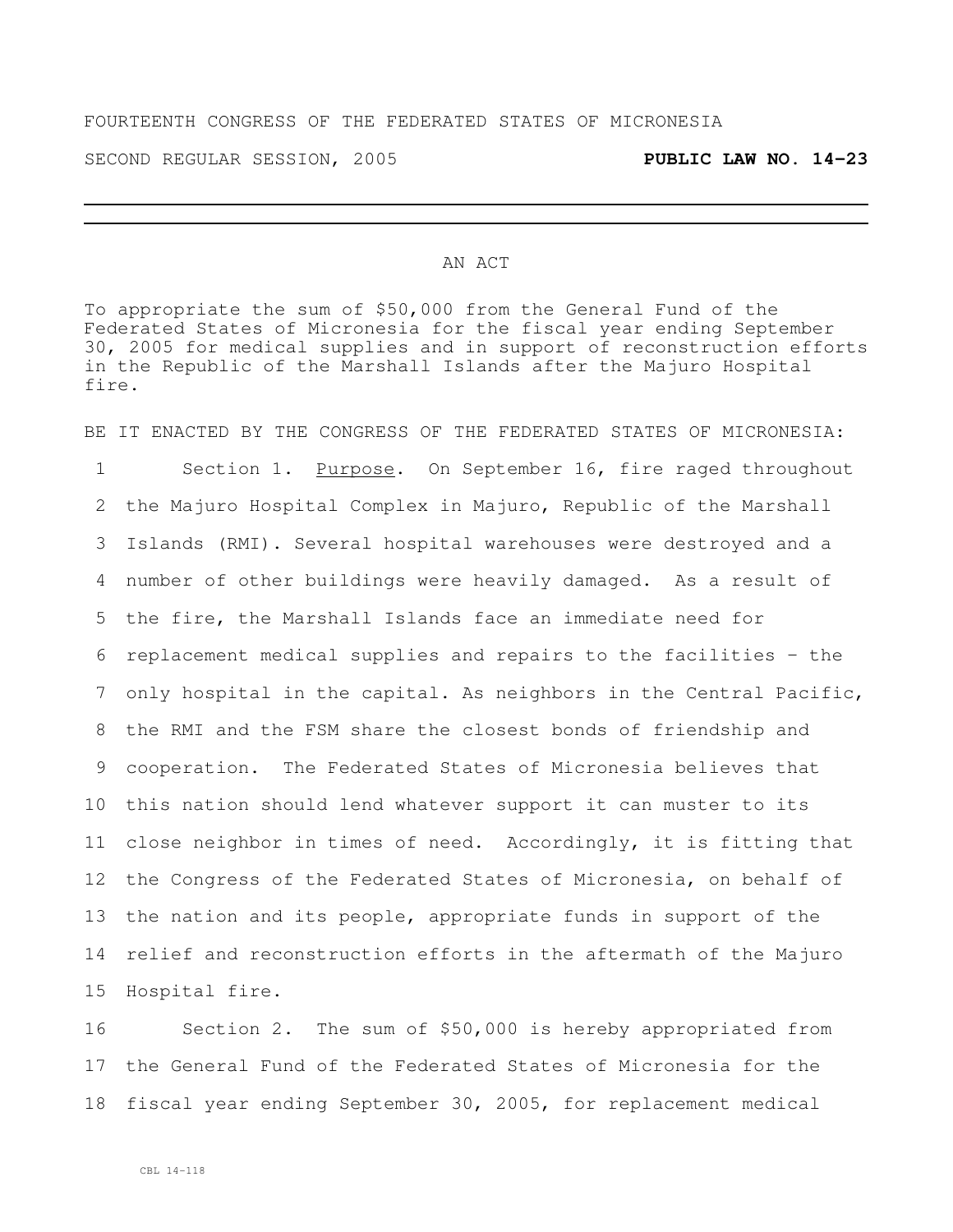supplies and to assist in the reconstruction of Majuro Hospital facilities. The funds appropriated under this section shall be contributed to The Micronesia Red Cross Society to be used exclusively for the purpose identified herein.

 Section 3. Allotment and management of funds and lapse date. (1) All funds appropriated by this act shall be allotted, managed, administered, and accounted for in accordance with applicable law, including but not limited to, the Financial Management Act of 1979. The allottee of the funds appropriated under this act shall be the President of the Federated States of Micronesia.

 (2) The allottee of the funds appropriated herein shall be responsible for ensuring that these funds, or so much thereof as may be necessary, are used solely for the purpose specified herein, and shall report back to the Congress on the status of these funds no later than September 30, 2006. The authority of the allottee to obligate such funds shall lapse on September 30, 2006.